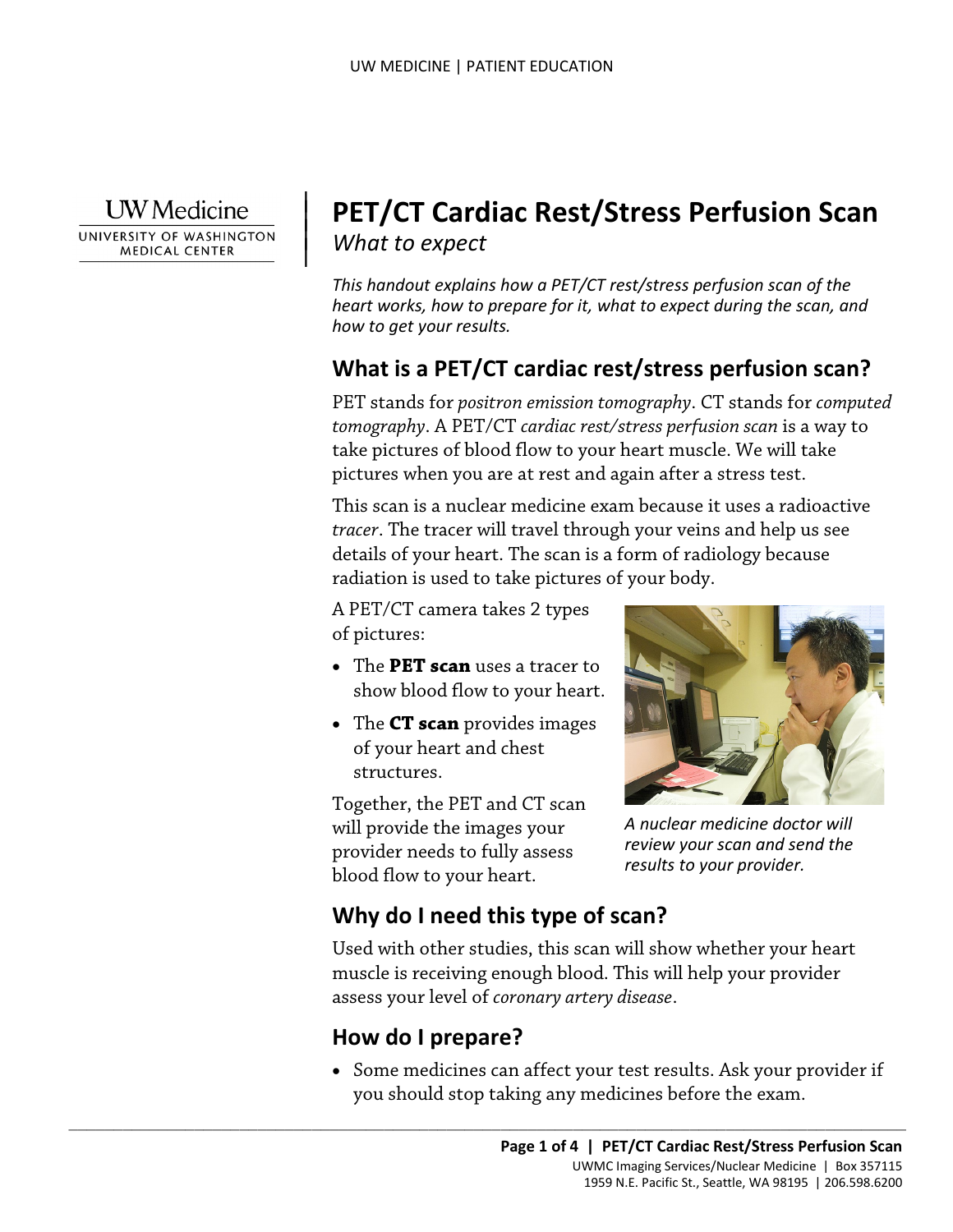- Some medicines you may need to stop taking on exam day are:
	- Nitrobid, NTG, and NTG patch – **Nitrates:** sublingual Imdur, Isomo, Isordil, Isosorbide,
	- **Beta blockers:** Atenolol, Carvedilol, Labetalol, Metoprolol, Nadalol, and Propanolol
	- Medicines that contain **caffeine**: Midol, Excedrine, and others
- Call the Nuclear Medicine Department at 206.598.4240 if:
	- It is hard to place an *intravenous* (IV) line in your arm.
	- You cannot lie flat on your back for up to 30 minutes.
- pregnant or breastfeeding, or if there is any chance you could<br>pregnant.<br>**Before Your Scan**<br>**Before Your Scan**<br>**CRAFT ON THE SERVIE OF A TENA CONTERNATION**<br>**CRAFT ON THE SERVIE OF A TENA CONTERNATION**<br>**CRAFT ON THE SERVIE** • *If you were assigned female at birth:* Tell your provider if you are pregnant or breastfeeding, or if there is any chance you could be pregnant.

#### **Before Your Scan**

#### *If You Weigh More Than 100 Pounds*

- **12 hours** before your scan:
	- includes coffee, chocolate, and medicines such as Midol or – Do **not** eat or drink anything that contains caffeine. This Excedrin.
	- Do **not** drink decaf products, coffee, tea (even herbal), cocoa, or any kind of soft drink.

#### *If You Weigh Less Than 100 Pounds*

- **24 hours** before your scan:
	- Do **not** eat or drink anything that contains caffeine. This includes coffee, chocolate, and medicines such as Midol or Excedrin.
	- Do **not** drink decaf products, coffee, tea (even herbal), cocoa, or any kind of soft drink.

#### *For All Patients*

• **For 6 hours** before your scan:

 $\_$  ,  $\_$  ,  $\_$  ,  $\_$  ,  $\_$  ,  $\_$  ,  $\_$  ,  $\_$  ,  $\_$  ,  $\_$  ,  $\_$  ,  $\_$  ,  $\_$  ,  $\_$  ,  $\_$  ,  $\_$  ,  $\_$  ,  $\_$  ,  $\_$  ,  $\_$  ,  $\_$  ,  $\_$  ,  $\_$  ,  $\_$  ,  $\_$  ,  $\_$  ,  $\_$  ,  $\_$  ,  $\_$  ,  $\_$  ,  $\_$  ,  $\_$  ,  $\_$  ,  $\_$  ,  $\_$  ,  $\_$  ,  $\_$  ,

- Do **not** eat or drink anything except water.
- If you are scheduled for an afternoon appointment, you may have a very light breakfast **before 7 a.m.** on the day of your scan.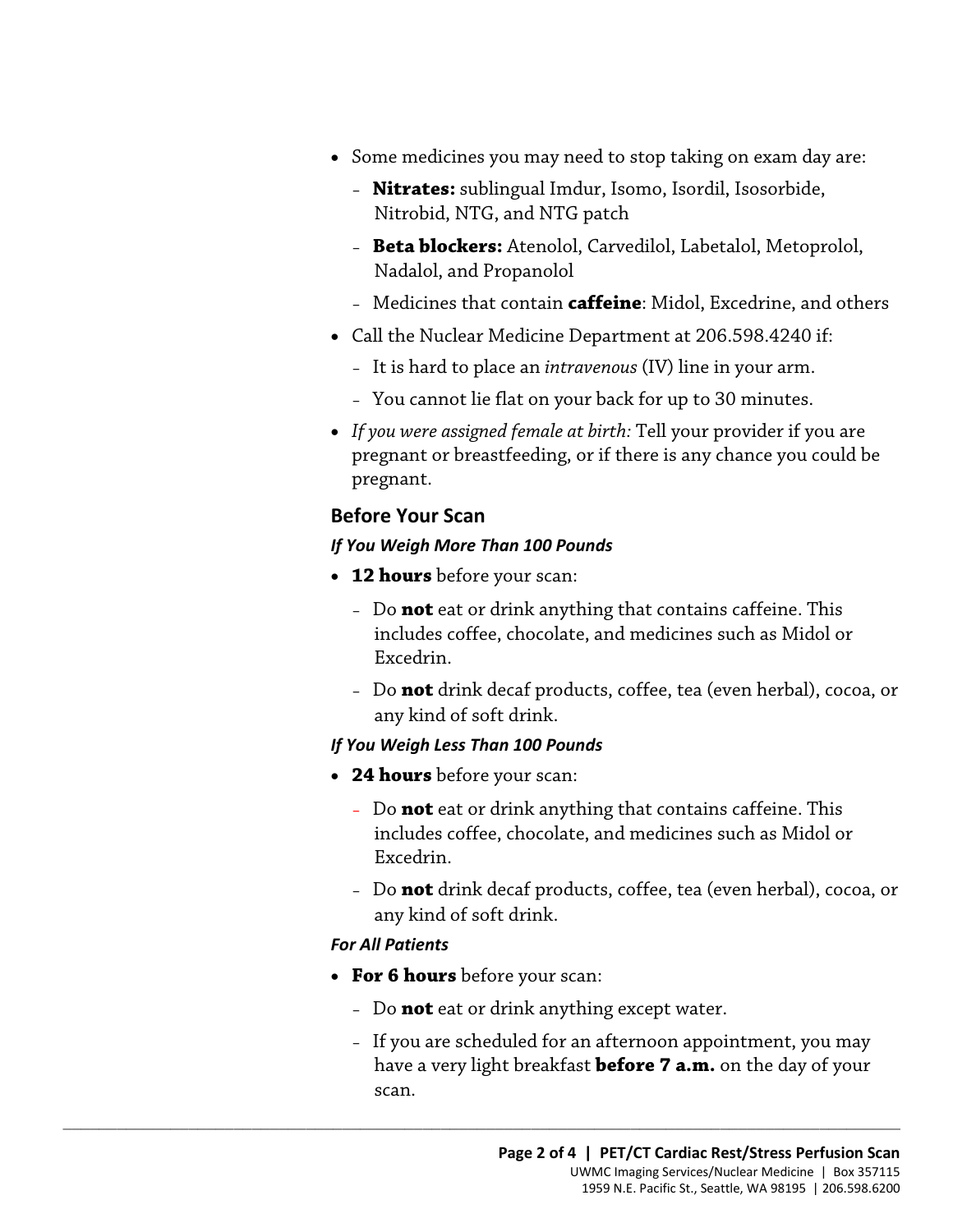- • **For at least 4 hours** before your scan:
	- Do **not** smoke cigarettes, marijuana, or cigars.
	- Do **not** use electronic cigarettes, vaping products, or any form of nicotine.
	- Do **not** drink alcohol or use any other recreational drugs.
	- Do **not** chew tobacco.

#### **Day of Your Scan**

- • Wear comfortable clothing and dress warmly. The room where you will be for the scan may be cold.
- Do **not** wear any metal on the day of your scan. This includes jewelry or clothes with zippers or snaps.
- • Make sure that your appointment time works well for you. The reschedule your scan. iewelry or clothes with zippers or snaps.<br>
• Make sure that your appointment time works well for you. The exact timing of this scan is very important, so please arrive on time. If you are more than 15 minutes late, we may exact timing of this scan is very important, so please arrive on time. If you are more than 15 minutes late, we may need to
	- Plan to be in the Nuclear Medicine Department for about 60 to 90 minutes.

## **How is the scan done?**

- When you arrive a technologist will prepare you for your scan.
- *If you were assigned female at birth:* **Before** the scan begins, tell the technologist if there is any chance you could be pregnant.
- We will:
	- Place an IV line in your arm.

 $\_$  ,  $\_$  ,  $\_$  ,  $\_$  ,  $\_$  ,  $\_$  ,  $\_$  ,  $\_$  ,  $\_$  ,  $\_$  ,  $\_$  ,  $\_$  ,  $\_$  ,  $\_$  ,  $\_$  ,  $\_$  ,  $\_$  ,  $\_$  ,  $\_$  ,  $\_$  ,  $\_$  ,  $\_$  ,  $\_$  ,  $\_$  ,  $\_$  ,  $\_$  ,  $\_$  ,  $\_$  ,  $\_$  ,  $\_$  ,  $\_$  ,  $\_$  ,  $\_$  ,  $\_$  ,  $\_$  ,  $\_$  ,  $\_$  ,

- monitor your heart during your *electrocardiogram* (ECG) test. – Attach small patches called *electrodes* to your chest. These will
- Ask you to sign a consent form that allows us to give you a stress test.
- very rare to have allergic reactions to this tracer. • We will then inject a small amount of tracer through your IV. It is
- • The PET/CT camera will take pictures of your heart for about will do the stress portion of the study. 10 minutes. These images will show us the blood supply to your heart when you are at rest. After these images are taken, you